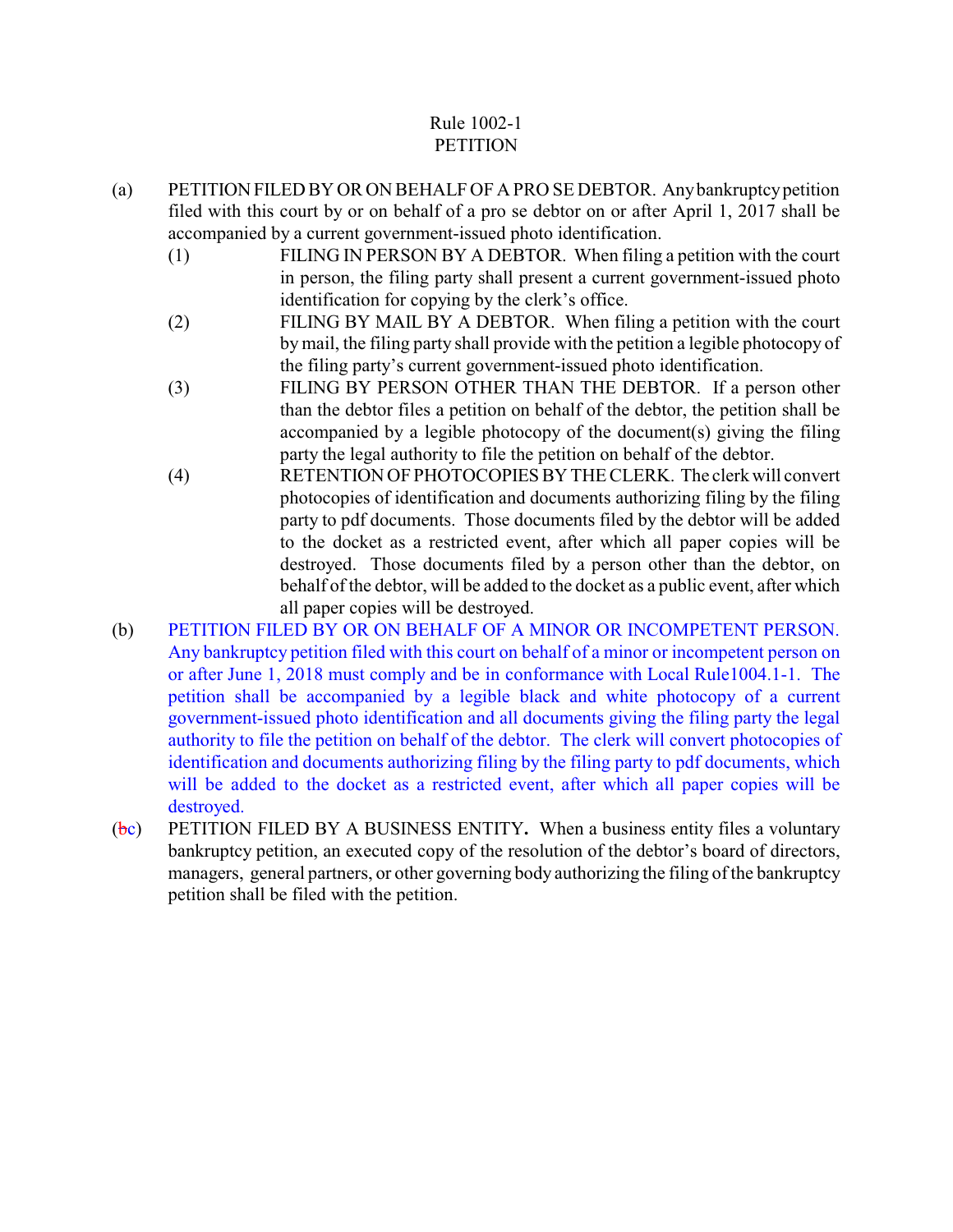## Rule 1004.1-1 PETITION - MINOR OR INCOMPETENT PERSON

- (a) PREPETITION APPOINTMENT OF REPRESENTATIVE. If, before the petition date, a representative has been appointed by a court under nonbankruptcy law for a debtor who is a minor or incompetent person, then a copy of the appointment instrument must be filed with a voluntary petition or with the alleged debtor's first pleading responding to an involuntary petition.
- (b) NO PREPETITION APPOINTMENT OFREPRESENTATIVE. If, before the petition date, no representative has been appointed by a court under nonbankruptcy law for a debtor who is a minor or incompetent person, then a motion, made upon information and belief, for the court to appoint a next friend or guardian ad litem ("movant") for the debtor must be filed with a voluntary petition or with the alleged debtor's first pleading responding to an involuntary petition.
	- (1) The motion must be accompanied by the movant's declaration under penalty of perjury with the following information:
		- (A) the movant's name, address, the relationship to the debtor (the movant's relationship to the debtor as spouse or other close relative who might have an interest in the debtor's financial affairs will not necessarily preclude granting the motion);
		- (B) whether a representative was appointed for the debtor under nonbankruptcy law before the petition was filed;
		- (C) why appointment of the movant as next friend or guardian ad litem is necessary;
		- (D) why appointment of the movant would be in the debtor's best interest;
		- (E) the flat fee or hourly rate, if any, that the movant would charge the debtor for serving as next friend or guardian ad litem;
		- (F) the movant's criminal and professional history (at movant's written request, to be sealed or redacted in the court's sole discretion);
		- (G) the movant's competence to handle the debtor's financial affairs, including the movant's knowledge of debtor's financial affairs;
		- (H) whether the movant has any current or potential future interest in the debtor's financial affairs; and
		- (I) whether any of the debtor's debts were incurred for the benefit of the movant.
	- (2) In cases where appointment is sought on behalf of an incompetent person, the declaration must be accompanied by the following documents:
		- (A) a letter from the debtor's physician regarding the debtor's ability to conduct the debtor's own financial affairs;
		- (B) a letter from the debtor's caregiver regarding the debtor's ability to conduct the debtor's own affairs; and
		- (C) a copy of any power of attorney or other document giving the movant authority to act for the debtor.
	- (3) The motion and declaration must be served under Fed. R. Bank. Pr. 7004 on the debtor, and notice thereof must be provided to the trustee, all creditors, the Bankruptcy Administrator, any governmental entity from which the debtor is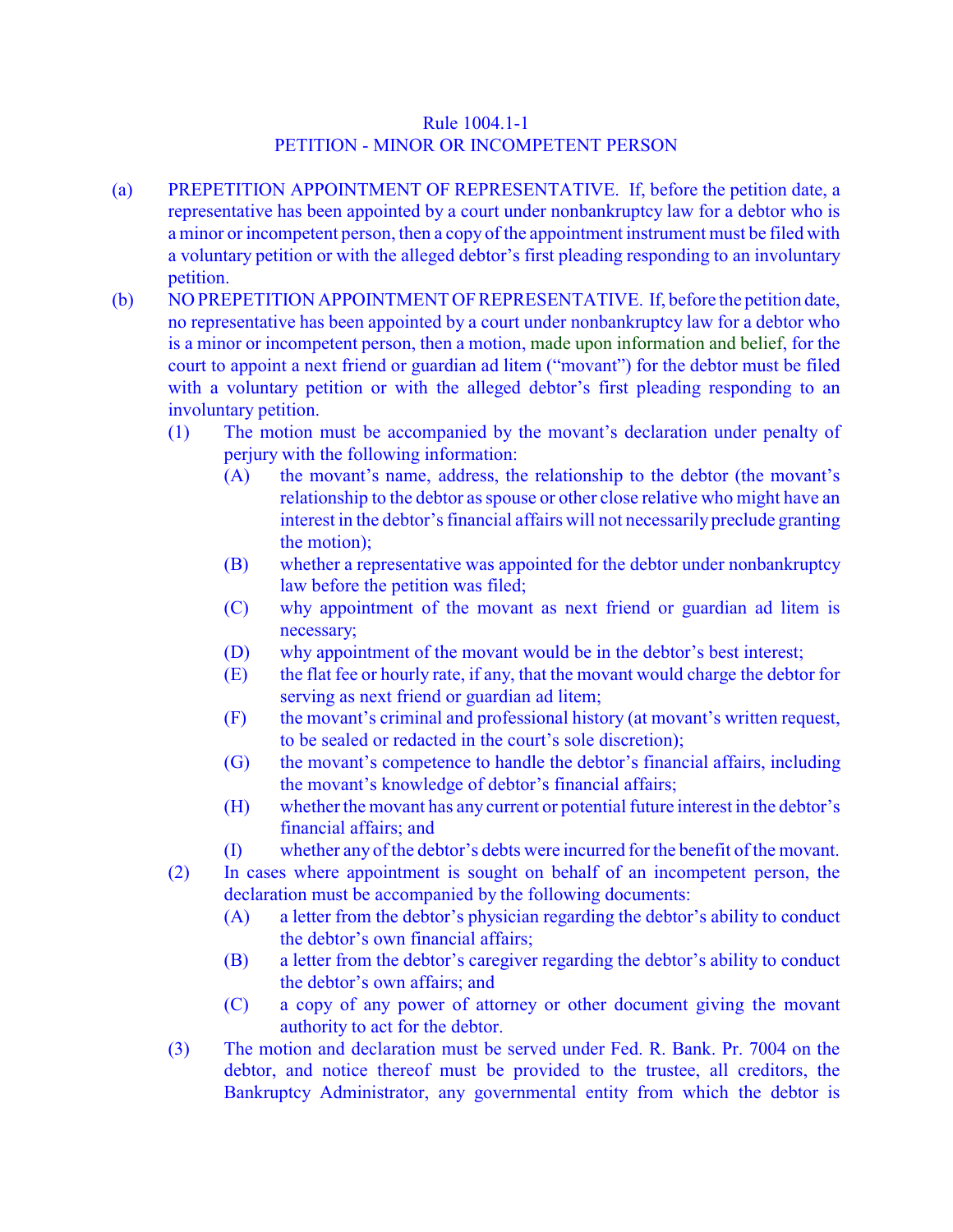receiving funds, the debtor's closest relative, if known, and all persons whose identities and addresses can be ascertained in the exercise of reasonable diligence by the person required to give notice.

- (4) The court will hear the motion before the meeting of creditors under 11 U.S.C. § 341(a), if possible. The movant must appear to testify at the hearing, either in person or by telephone.
- (c) In the event that the information required in subsections  $(b)(1)$  and  $(b)(2)$  above is unavailable at the time of the filing of the petition and motion, the movant shall have thirty days from the petition date within which to file the declaration and attachments. If the declaration and attachments are not filed within thirty days of the petition date, the case will be subject to dismissal.

#### CROSS REFERENCES

Local Bankruptcy Rule 1002-1(b), "Petition;" Local Bankruptcy Rule 1016-1, "Death & Incompetency."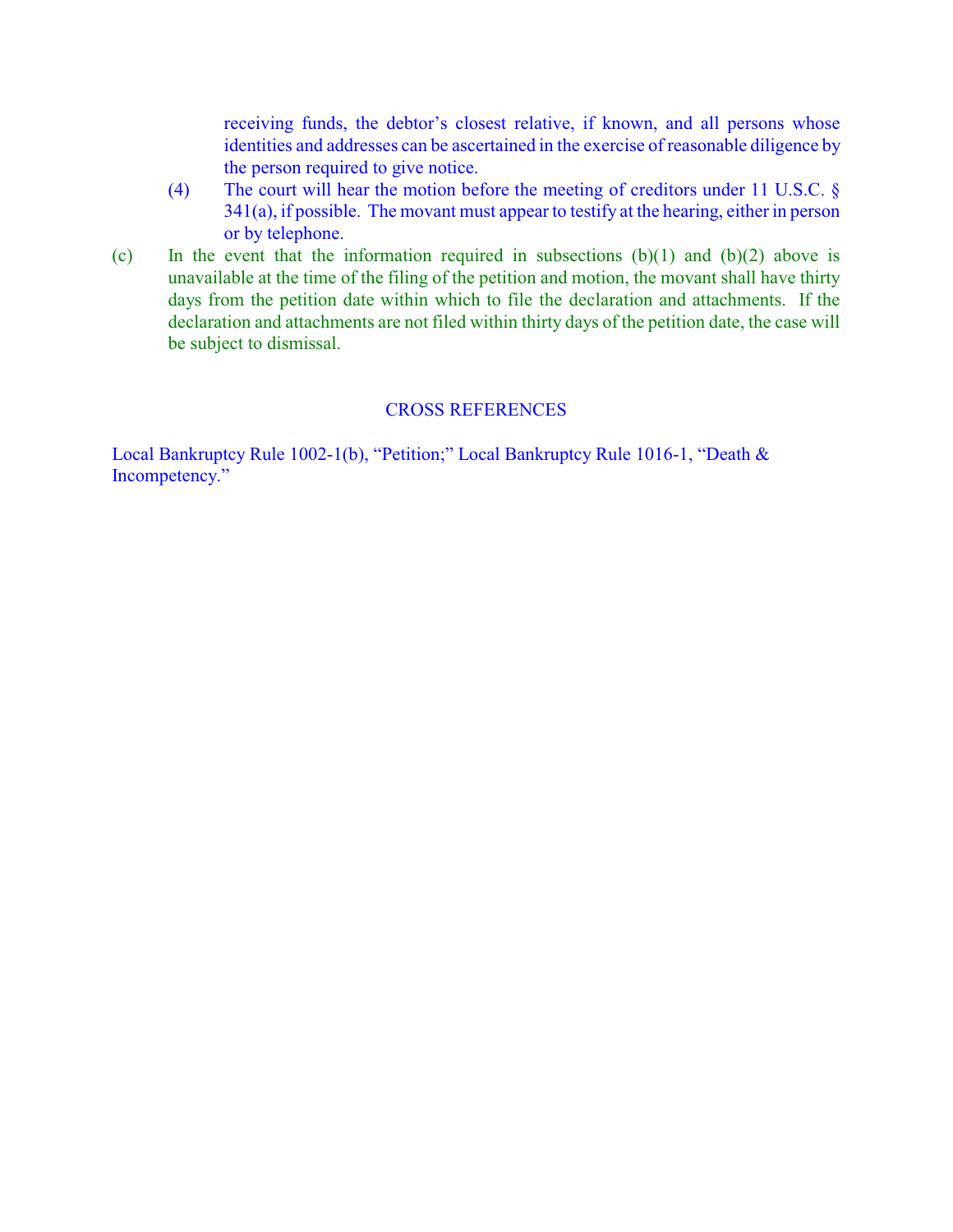## RULE 3070-2 CHAPTER 13 – RESIDENTIAL MORTGAGE PAYMENTS

#### (b) DISBURSEMENT OF REQUIRED CONDUIT PAYMENTS.

- (1) Chapter 13 debtors shall remit all mortgage payments owed by them to the chapter 13 trustee for disbursement to the real property creditor.
- (2) A debtors may be excused from the requirement of subparagraph  $(b)(1)$  in the discretion of the chapter 13 trustee or by order of the court., in which event Confirmation of a plan providing for direct payments to a mortgage creditor excuses the debtor from the requirements of subparagraph  $(b)(1)$ , in which case the provisions of paragraph (c) shall not apply to the case.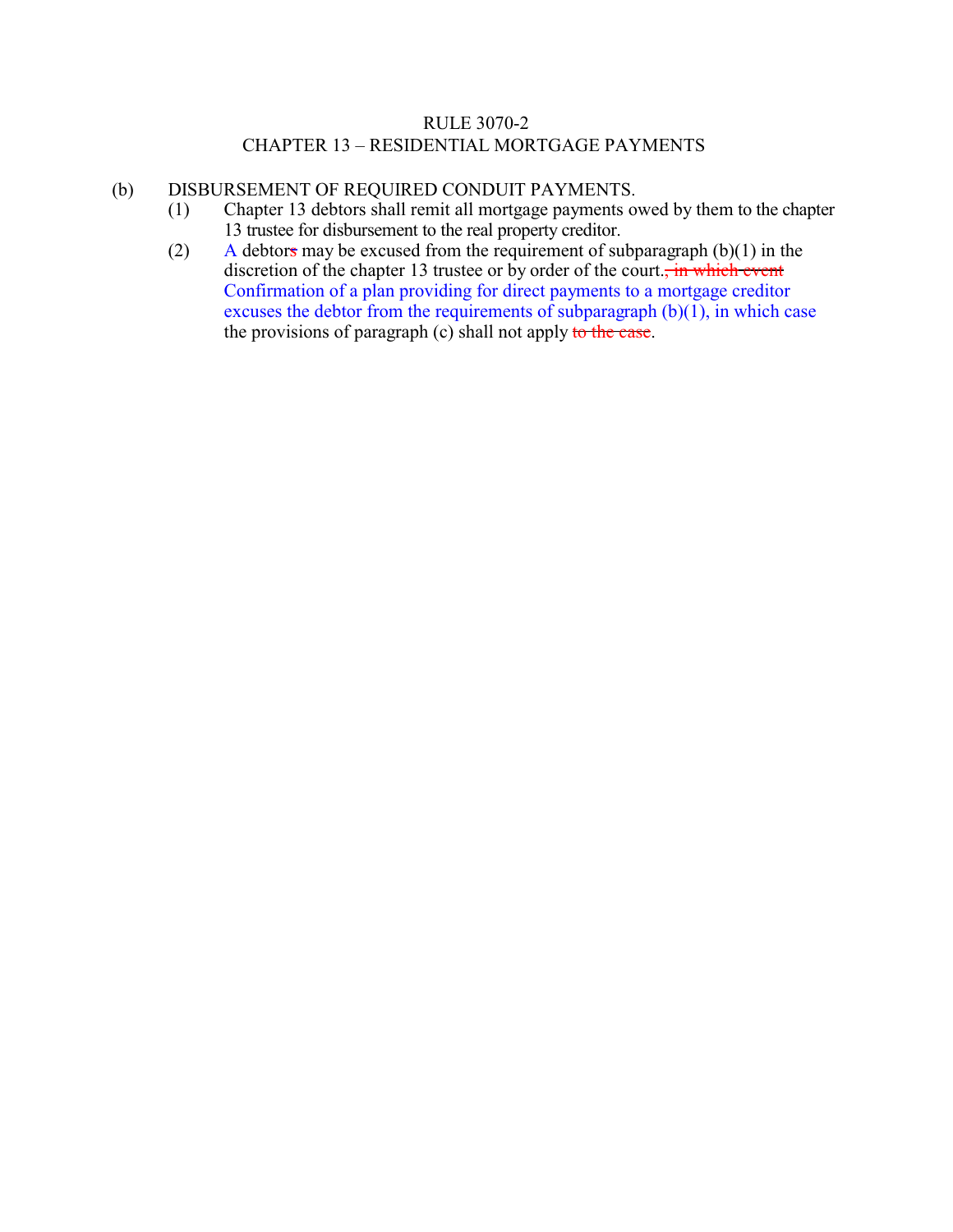### Rule 4001-1 RELIEF FROM THE AUTOMATIC STAY

- (d) MOTION FOR CONTINUANCE OR IMPOSITION OF AUTOMATIC STAY. The court may, in its discretion, rule on a motion for continuation or imposition of the automatic stay under 11 U.S.C. § 362(c)(3)(B) and § 362(c)(4)(B) without hearing if:
	- ( 1) the debtor files a motion for continuation of the automatic stay within 5 days of the petition date;
	- (2) no objection is filed by a party in interest;
	- (3) the motion is accompanied by a notice of motion and the debtor's affidavit or unsworn declaration under 28 U.S.C. § 1746 with sufficient facts to support the motion; and
	- (4) the motion and accompanying documents are timely served on all creditors and the trustee, if one has been appointed, contemporaneous with the filing of the motion.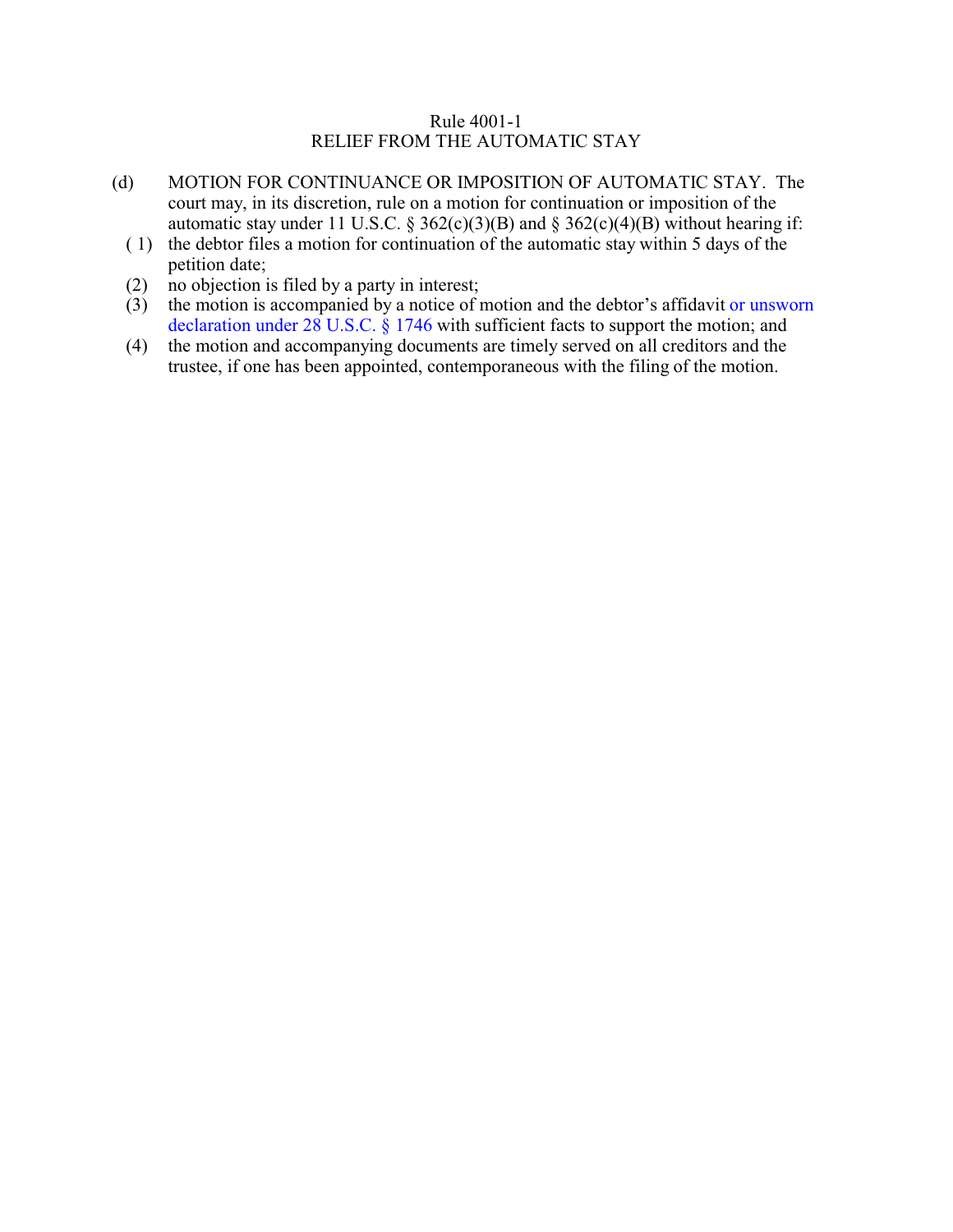#### Rule 5005-4(12) FILING PAPERS AFTER HOURS

- (a) AFTER HOURS FILINGS. Except as otherwise authorized by the Court, non-ECF filers may file petitions and other papers outside of normal business hours by email or facsimile pursuant to the provisions of this Local Rule.
- (b) TIME AND MANNER OF FILING. Papers may be filed by email to NCEBml EmergencyFiling@nceb.uscourts.gov or by facsimile to 919-334-3855 when the clerk's office is not open. The email or facsimile shall contain only the first page and the signature page of the document.
- (c) FILING OF ORIGINAL DOCUMENT. The entire original paper document, together with any required filing fee, must be filed in person and time-stamped by the clerk no later than 4:30 p.m. Eastern Time on the next business day that the clerk's office is open after the email or facsimile filing.
- (d) CLERK'S OFFICE PROCEDURES CONCERNING EMAILED DOCUMENTS. If the original document is not timely filed after the email or facsimile transmittal pursuant to subsection (c) above, the clerk will note that fact on the docket and the emailed or faxed document will have no force or effect. The clerk's office will not acknowledge the filing of a document or assign a case number or adversary proceeding number to a document unless the original is timely filed pursuant to the provisions of subsection (c) of this rule. Upon timely receipt of the original document and any required fee, the clerk will stamp the following notation on the document: "This document is deemed filed on (date) pursuant to L.B.R. 5005-4(12), 'Filing Papers After Hours.'" Documents filed in accordance with this rule will be deemed filed on the date and at the time the email addressed to NCEBml EmergencyFiling@nceb.uscourts.gov or facsimile sent to 919-334-3855 is received.